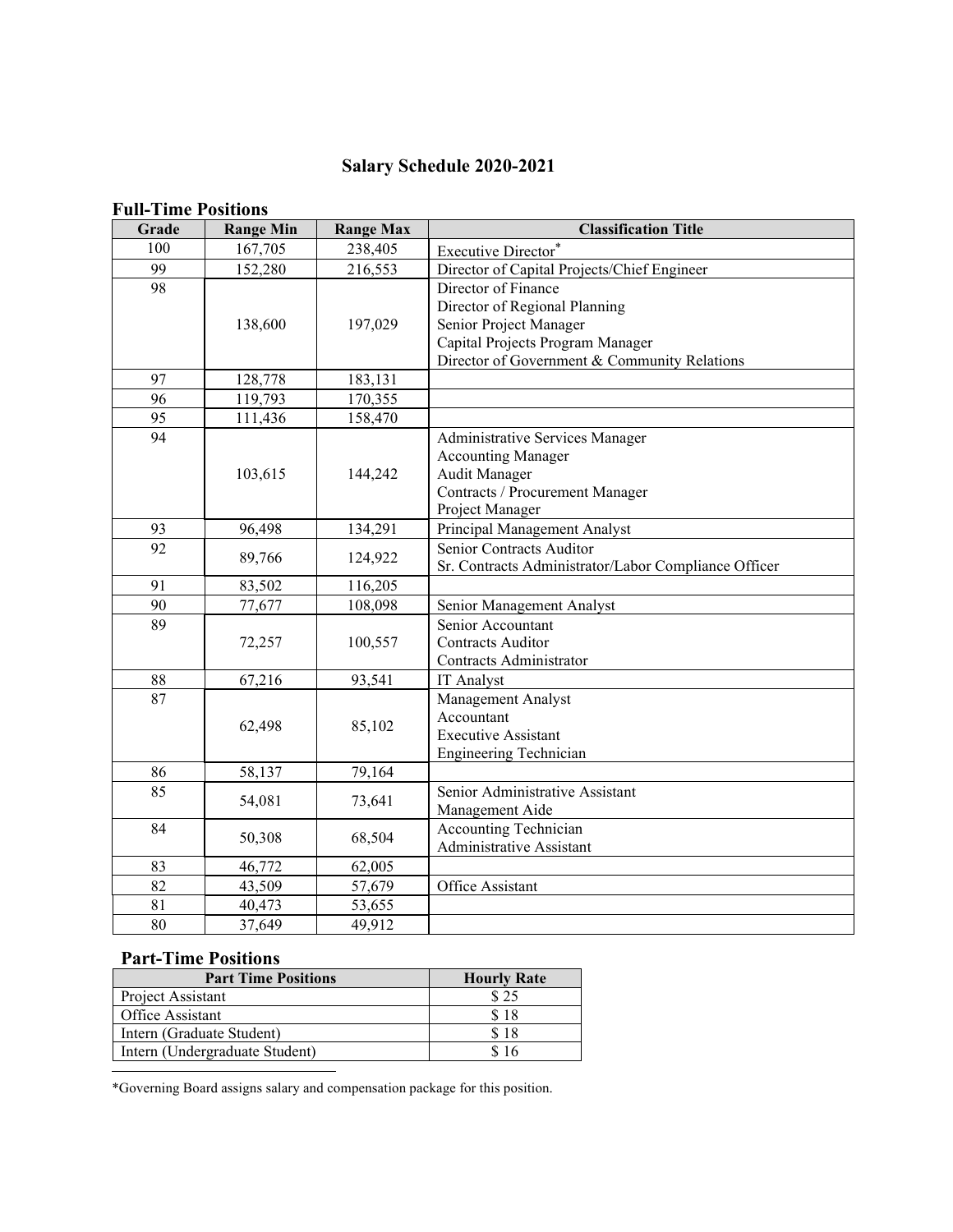### **RESOLUTION NO. 20-16**

## **A RESOLUTION OF THE GOVERNING BOARD OF THE SAN GABRIEL VALLEY COUNCIL OF GOVERNMENTS (SGVCOG) REGARDING SALARY RATES FOR ALL CLASSES OF EMPLOYMENT**

**WHEREAS,** on May 29, 2014, the Governing Board adopted Ordinance No. 100 which established an Administrative Code that created a personnel system; and

**WHEREAS,** prior to action taken by the Governing Board on August 17, 2017, the SGVCOG functioned as two separate units, the SGVCOG unit and the Alameda Corridor-East Construction Authority (ACE) unit with differing personnel and salary structures; and

**WHEREAS,** on September 18, 2014, the Governing Board adopted Resolution No. 14-23 establishing the salary rates for all classes of employment assigned to the SGVCOG unit; and

**WHEREAS,** on August 17, 2017, the Governing Board voted to fully integrate the Alameda Corridor-East Construction Authority (ACE) into the SGVCOG and thereafter adopted Resolution No. 17-34 to approve a proposed revision to the Joint Powers Authority Agreement governing the SGVCOG, to be considered by each Member Agency and the revision was approved by a majority of the Members; and

**WHEREAS,** given the changes to the organization, the Governing Board is reviewing current practices and developing systems that reflect best industry practices and afford the greatest level of transparency and protection to the SGVCOG, its member agencies, the communities, and the employees, including practices and policies related to the administrative and financial functions of the organization; and

**WHEREAS**, there is a need to update and integrate the compensation structure that reflects a unified system for the SGVCOG and its employees; and

**WHEREAS,** an integrated system will enhance employee morale and productivity by clearly defining employee salaries, as well as comply with existing law; and

**NOW, THEREFORE,** the Governing Board of the SGVCOG does hereby resolve, declare, determine and order as follows, which supersedes Resolutions No. 14-23, 15-13, and 15- 22, 16-16, 17-29, 17-39, 18-21, 18-60, 19-09 and 19-33 in their entirety:

**SECTION 1.** The following table reflects annual compensation and grade structure assigned to the full-time classes of employment:

| Grade | <b>Range Min</b> | <b>Range Max</b> | <b>Classification Title</b>                  |
|-------|------------------|------------------|----------------------------------------------|
| 100   | 167,705          | 238,405          | <b>Executive Director</b>                    |
| 99    | 152,280          | 216,553          | Director of Capital Projects                 |
|       |                  |                  | Director of Finance                          |
|       |                  |                  | Director of Regional Planning                |
|       |                  |                  | Director of Government & Community Relations |
| 98    | 138,600          | 197,029          | <b>Senior Project Manager</b>                |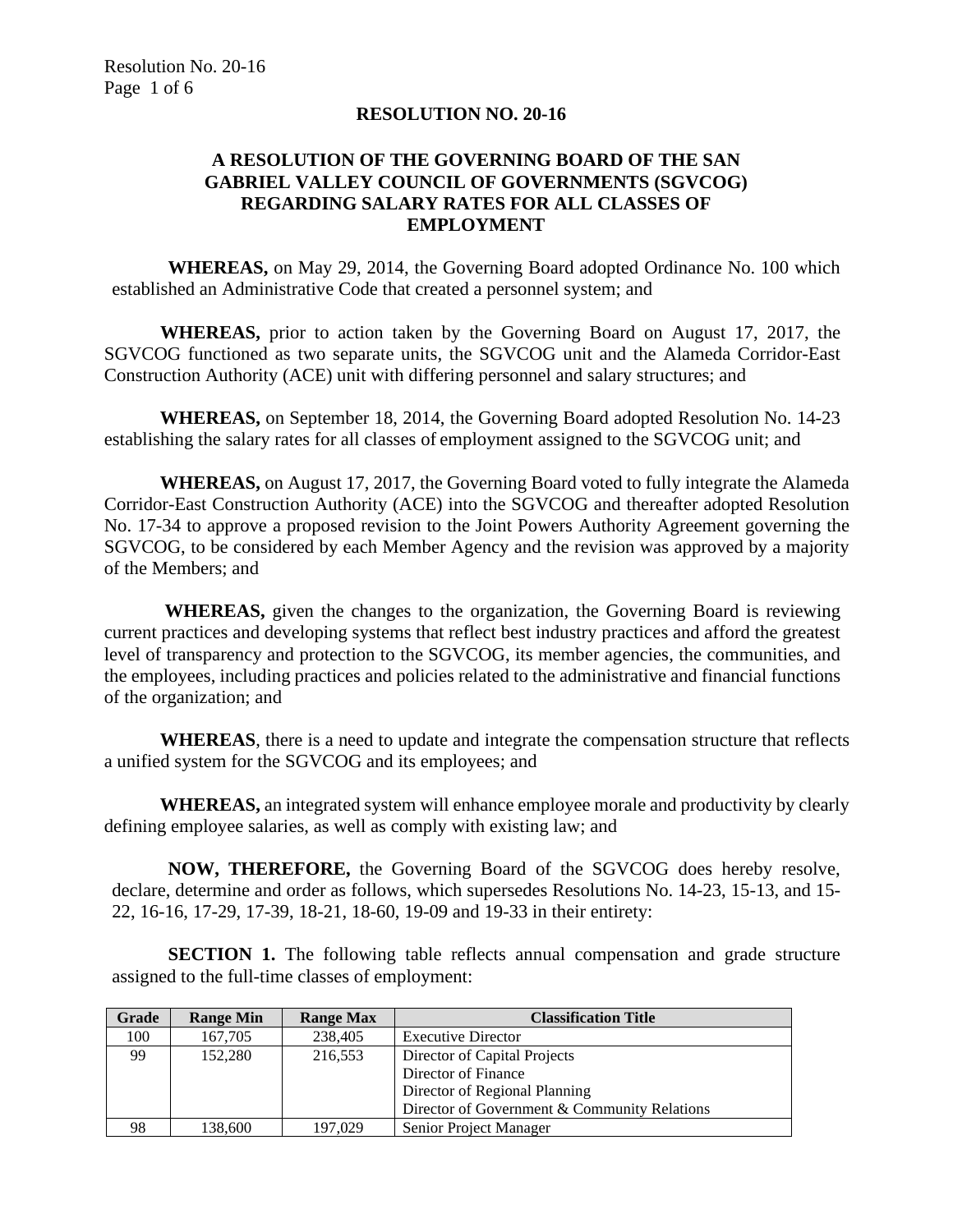Resolution No. 20-16

| ⌒<br>≁ลย<br>ш | $^{\circ}$ |  |
|---------------|------------|--|
|---------------|------------|--|

| 97 | 128,778 | 183,131 |                                        |
|----|---------|---------|----------------------------------------|
| 96 | 119,793 | 170,355 |                                        |
| 95 | 111,436 | 158,470 |                                        |
| 94 | 103,615 | 144,242 | <b>Administrative Services Manager</b> |
|    |         |         | <b>Accounting Manager</b>              |
|    |         |         | <b>Audit Manager</b>                   |
|    |         |         | <b>Contracts / Procurement Manager</b> |
|    |         |         | Project Manager                        |
| 93 | 96,498  | 134,291 | Principal Management Analyst           |
| 92 | 89,766  | 124,922 | <b>Senior Contracts Auditor</b>        |
|    |         |         | Sr. Contracts Administrator*           |
| 91 | 83,502  | 116,205 |                                        |
| 90 | 77,677  | 108,098 | Senior Management Analyst              |
| 89 | 72,257  | 100,557 | Senior Accountant                      |
|    |         |         | <b>Contracts Auditor</b>               |
|    |         |         | Contracts Administrator*               |
| 88 | 67,216  | 93,541  |                                        |
| 87 | 62,498  | 85,102  | Management Analyst                     |
|    |         |         | Accountant                             |
|    |         |         | <b>Executive Assistant</b>             |
|    |         |         | <b>Engineering Technician</b>          |
| 86 | 58,137  | 79,164  |                                        |
| 85 | 54,081  | 73,641  | Senior Administrative Assistant        |
|    |         |         | Management Aide                        |
| 84 | 50,308  | 68,504  | <b>Accounting Technician</b>           |
|    |         |         | <b>Administrative Assistant</b>        |
| 83 | 46,772  | 62,005  |                                        |
| 82 | 43,509  | 57,679  | Office Assistant                       |
| 81 | 40,473  | 53,655  |                                        |
| 80 | 37,649  | 49,912  |                                        |

\*Note: The Senior Contracts Administrator and the Contracts Administrator positions may also serve as the Labor Compliance Officer.

**SECTION 2.** The following table designates the full-time position titles as non-exempt or exempt under the Fair Labor Standards Act (FLSA). All hourly position listed in Section 4 of this Resolution are designated as non-exempt. Position titles listed as non-exempt are compensated overtime for hours worked in excess of 40 hours per workweek. Position titles designated as exempt are not eligible for overtime compensation under the FLSA and will not receive overtime compensation for hours worked in excess of 40 hours per workweek.

| <b>Position Title</b>                  | <b>Exempt/Non-Exempt Status</b> | <b>Position Category</b> |
|----------------------------------------|---------------------------------|--------------------------|
| <b>Executive Director</b>              | Exempt                          | Executive                |
| Director of Capital Projects           | Exempt                          | Executive                |
| Director of Finance                    | Exempt                          | Executive                |
| Director of Regional Planning          | Exempt                          | Executive                |
| Director of Government & Community     | Exempt                          | Executive                |
| Relations                              |                                 |                          |
| <b>Administrative Services Manager</b> | Exempt                          | Executive                |
| Senior Project Manager                 | Exempt                          | Administrative           |
| <b>Accounting Manager</b>              | Exempt                          | Administrative           |
| <b>Audit Manager</b>                   | Exempt                          | Administrative           |
| <b>Contracts/Procurement Manager</b>   | Exempt                          | Administrative           |
| Project Manager                        | Exempt                          | Administrative           |
| Principal Management Analyst           | Exempt                          | Administrative           |
| <b>Senior Contracts Auditor</b>        | Exempt                          | Administrative           |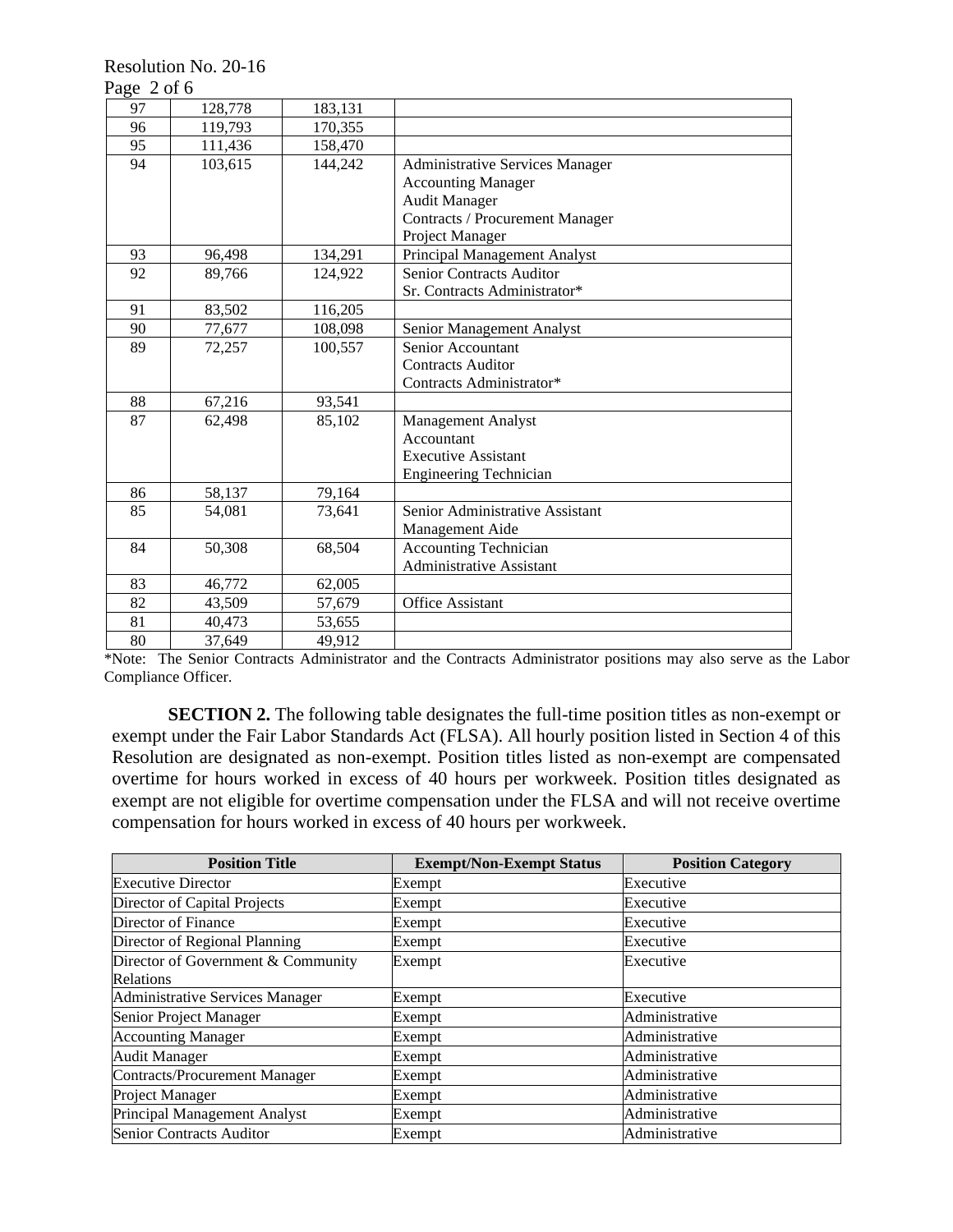### Resolution No. 20-16

#### Page 3 of 6

| Sr. Contracts Administrator     | Exempt     | Administrative |
|---------------------------------|------------|----------------|
| Senior Management Analyst       | Exempt     | Administrative |
| Senior Accountant               | Exempt     | Administrative |
| <b>Contracts Auditor</b>        | Exempt     | Administrative |
| <b>Management Analyst</b>       | Exempt     | Administrative |
| <b>Contracts Administrator</b>  | Exempt     | Administrative |
| Accountant                      | Exempt     | Administrative |
| <b>Executive Assistant</b>      | Exempt     | Administrative |
| Management Aide                 | Exempt     | Administrative |
| <b>Engineering Technician</b>   | Non-Exempt | Administrative |
| Senior Administrative Assistant | Non-Exempt | Administrative |
| <b>Accounting Technician</b>    | Non-Exempt | Administrative |
| Administrative Assistant        | Non-Exempt | Administrative |
| <b>Office Assistant</b>         | Non-Exempt | Administrative |

**SECTION 3.** The SGVCOG shall provide the following benefits:

- A. Retirement.
	- 1) The SGVCOG shall provide a tax-qualified governmental defined benefit plan through the California Public Employees Retirement System (CalPERS) for all fulltime miscellaneous classes of employees, based on the following:
		- a. Employees Hired Before January 1, 2013: 2% @ 55 retirement formula: From the date of adoption of this resolution, through June 30, 2019, the SGVCOG shall pay the cost of the employee' member contribution (EPMC) to CALPERS. In accordance with Resolution 19-08, the EPMC will be phased out according to the following employee contribution schedule:
			- FY 19-20: 2%
			- FY 20-21: 4%
			- FY 21-22: 6%
			- FY 22-23: 7%
			- FY 23-24: 50% of Normal Cost
		- b. Employees Hired On or After January 1, 2013 (Classic): 2% @ 55, employees are responsible for paying the employee portion of the CalPERS retirement contribution.
		- c. Employees Hired After January 1, 2013 California Public Employees' Pension Reform Act (PEPRA): 2% @ 62, employees are responsible for paying the employee portion of the CalPERS retirement contribution.
- B. Insurances.
	- 1) The SGVCOG shall provide a short-term disability program for all full-time employees. The SGVCOG shall also provide a long-term disability program for full-time employees to work in concert with the short-term disability program.
	- 2) In accordance with the California Labor Code, the SGVCOG pays the premium for unemployment insurance for employees.
	- 3) Under the Workers' Compensation Insurance Law of California, any employee injured on the job in the course of employment is entitled to disability compensation and medical care. Full-time employees may utilize sick leave during the period of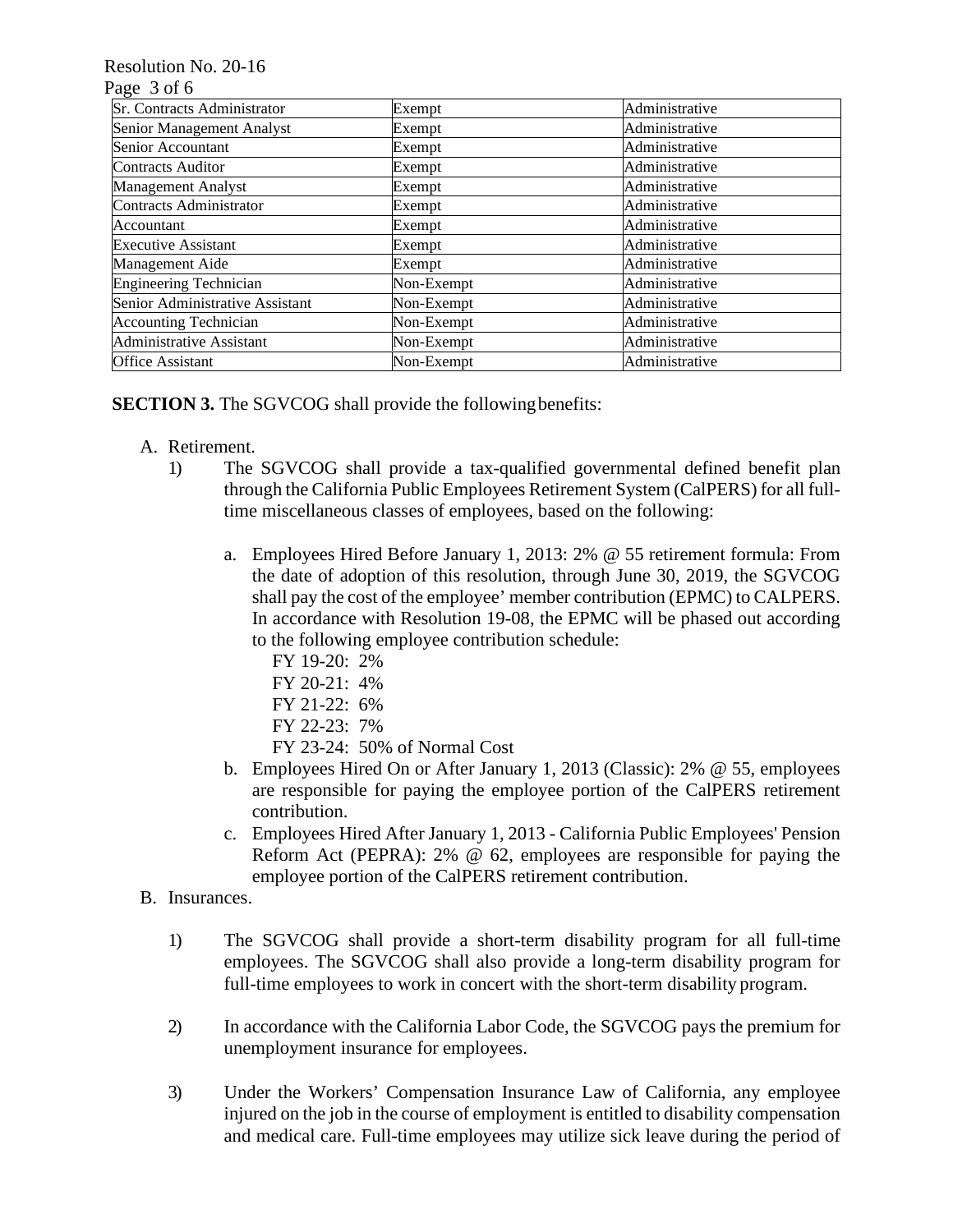absence due to a work-related illness or injury. However, when payment of workers' compensation benefits is received by the employee:

- a. He/she must endorse the check over to the SGVCOG;
- b. The SGVCOG will convert the dollar amount of the check to sick leave hours (Total amount of the check divided by the hourly wage); and
- c. The SGVCOG will credit the employee's sick leave account by that number of hours. Employees who do not wish to cover this absence with sick leave or who lack adequate sick leave hours may keep the check from workers' compensation.
- C. Miscellaneous Benefits.
	- 1) **Auto Allowance:** After 12 months of employment, employees that engage in significant travel outside of their assigned office may be eligible for an auto allowance of up to \$300/month. Eligibility will be determined at the discretion of the Executive Director and the employee's supervisor and will be based on mileage reports from the prior 12-month period and will be reassessed annually thereafter.

**SECTION 4.** Hourly employees shall be compensated at a fixed rate pursuant to the following schedule:

| <b>Position Title</b>          | <b>Hourly Rate</b> |
|--------------------------------|--------------------|
| Project Assistant              | \$25               |
| <b>Office Assistant</b>        | \$18               |
| Intern (Graduate Student)      | \$18               |
| Intern (Undergraduate Student) | \$16               |

The Executive Director may hire, on an hourly basis, positions identified as full-time according to the current salary resolution. Such positions shall only be hired when filling in temporarily for an existing full-time position.

**SECTION 5.** The SGVCOG may consider any CPI adjustment to salary ranges as part of the annual budgeting process.

**SECTION 6.** The SGVCOG reserves the right, in its sole discretion, at any time and from time to time, and upon a non-discriminatory basis, to amend or rescind any provision of this Resolution or any salary provisions, or to terminate any salary provisions. Such changes may apply to current and/or future employees. All salaries in this Resolution are subject to meet and confer guidelines and shall be reviewed at least annually in their entirety.

**SECTION 7.** The Executive Director shall certify to the adoption of this Resolution and shall enter this Resolution into the official book of resolutions. This Resolution is effective upon its adoption.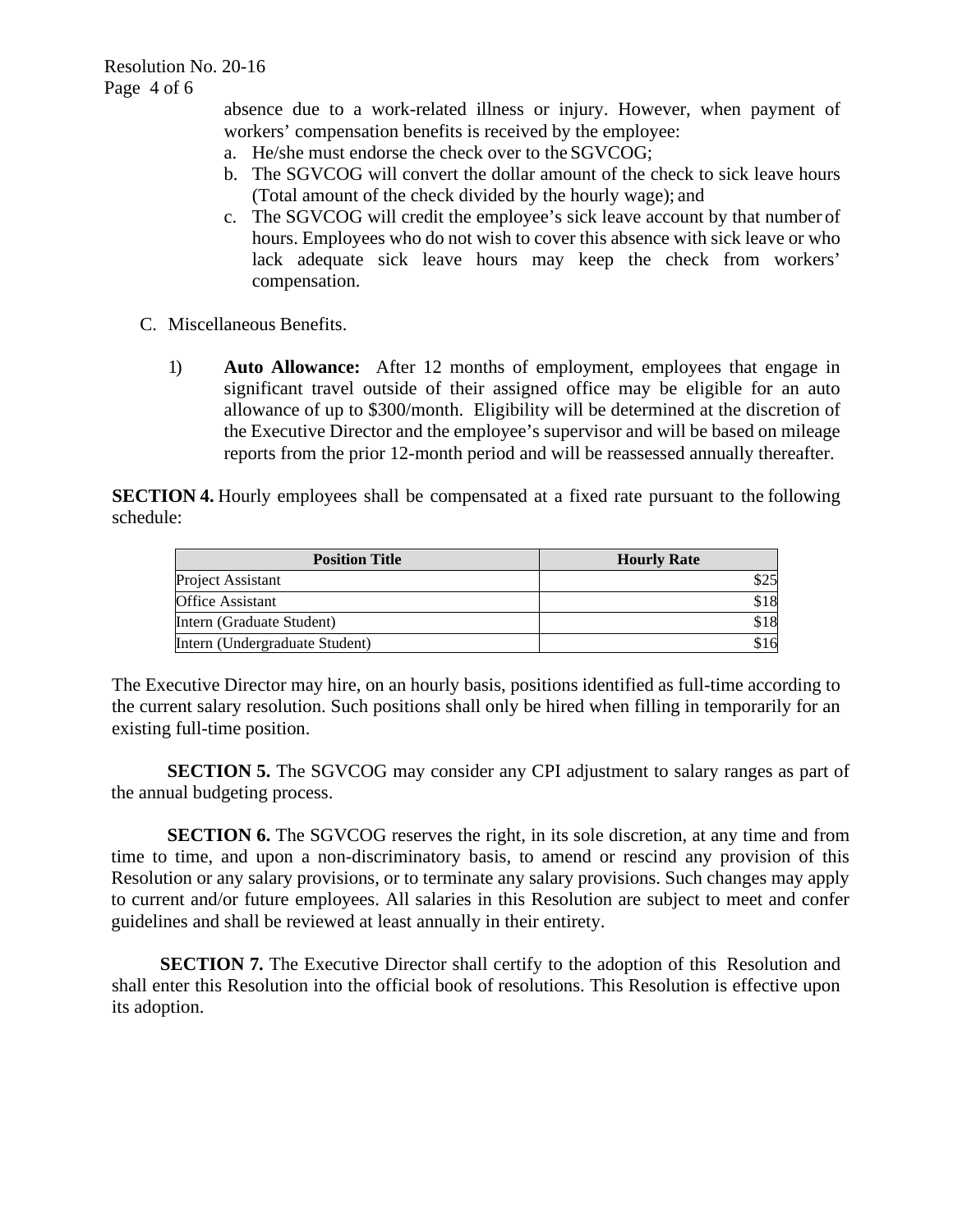Resolution No. 20-16 Page 5 of 6

**PASSED AND ADOPTED** by the Governing Board of San Gabriel Valley Council of Governments, in the County of Los Angeles, State of California, on the 20th day of August 2020.

San Gabriel Valley Council of Governments

cynthia a flerminist Cynthia Sternquist, President